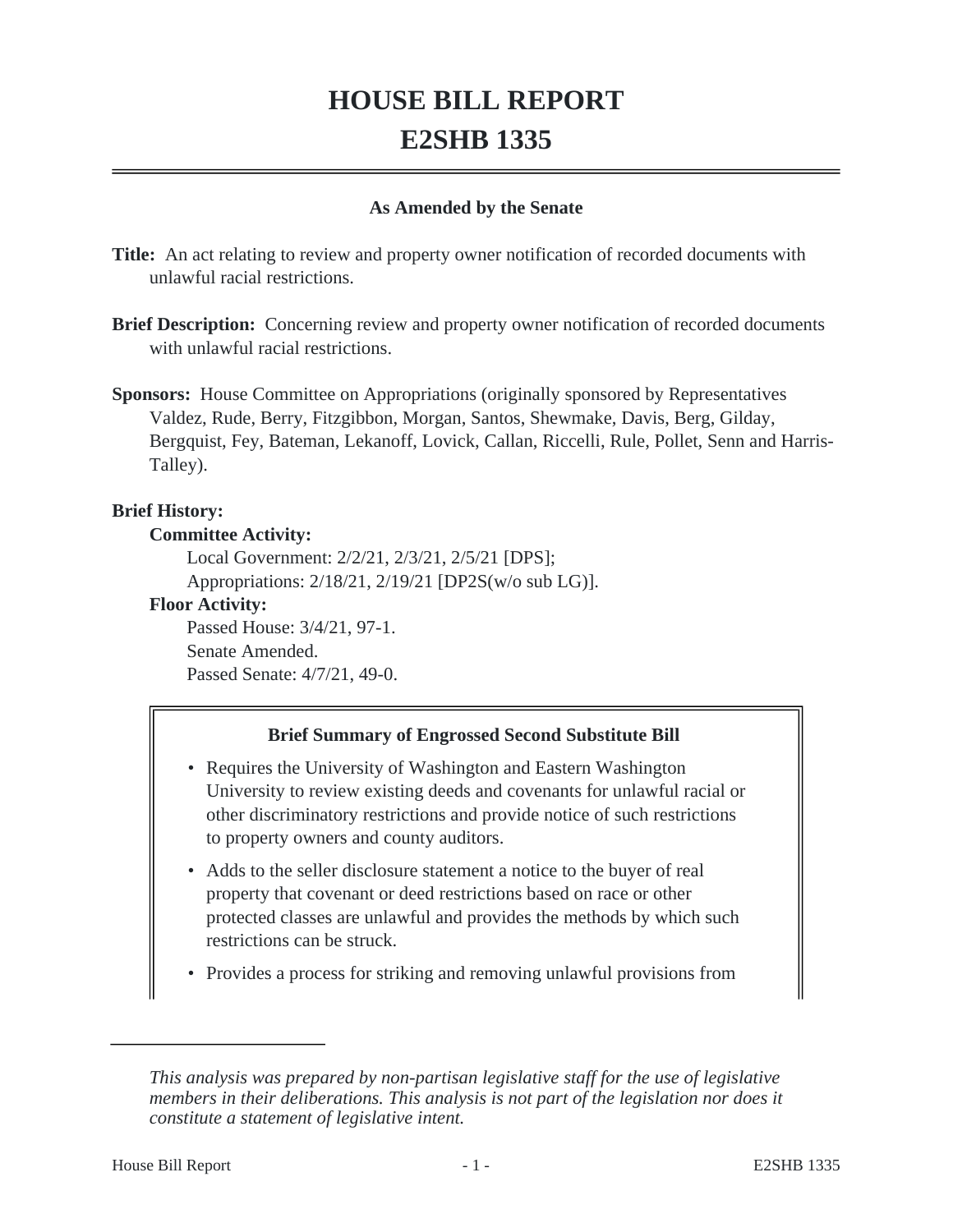the record and chain of title after a property owner files an action in superior court.

#### **HOUSE COMMITTEE ON LOCAL GOVERNMENT**

**Majority Report:** The substitute bill be substituted therefor and the substitute bill do pass. Signed by 7 members: Representatives Pollet, Chair; Duerr, Vice Chair; Goehner, Ranking Minority Member; Griffey, Assistant Ranking Minority Member; Berg, Robertson and Senn.

**Staff:** Elizabeth Allison (786-7129).

# **HOUSE COMMITTEE ON APPROPRIATIONS**

**Majority Report:** The second substitute bill be substituted therefor and the second substitute bill do pass and do not pass the substitute bill by Committee on Local Government. Signed by 33 members: Representatives Ormsby, Chair; Bergquist, Vice Chair; Gregerson, Vice Chair; Macri, Vice Chair; Stokesbary, Ranking Minority Member; Chambers, Assistant Ranking Minority Member; Corry, Assistant Ranking Minority Member; MacEwen, Assistant Ranking Minority Member; Boehnke, Caldier, Chandler, Chopp, Cody, Dolan, Dye, Fitzgibbon, Frame, Hansen, Harris, Hoff, Jacobsen, Johnson, J., Lekanoff, Pollet, Rude, Ryu, Schmick, Senn, Springer, Steele, Stonier, Sullivan and Tharinger.

**Staff:** Jessica Van Horne (786-7288).

#### **Background:**

## Washington Law Against Discrimination.

The Washington Law Against Discrimination (WLAD) prohibits discriminatory practices in employment; places of public resort, accommodation, or amusement; real estate transactions; and credit and insurance. The law protects persons from discrimination based on their race, creed, color, national origin, citizenship or immigration status, families with children, sex, marital status, sexual orientation, age, honorably discharged veterans, or military status. The law also protects persons from discrimination based on the presence of any sensory, mental, or physical disability or the use of a trained dog guide or service animal by a person with a disability.

The WLAD declares void any provision in a written instrument relating to real property that purports to forbid or restrict the conveyance, encumbrance, occupancy, or lease of the property to individuals within a protected class. If a written instrument contains a provision void under the WLAD, the owner, occupant, or tenant of the property or the homeowners'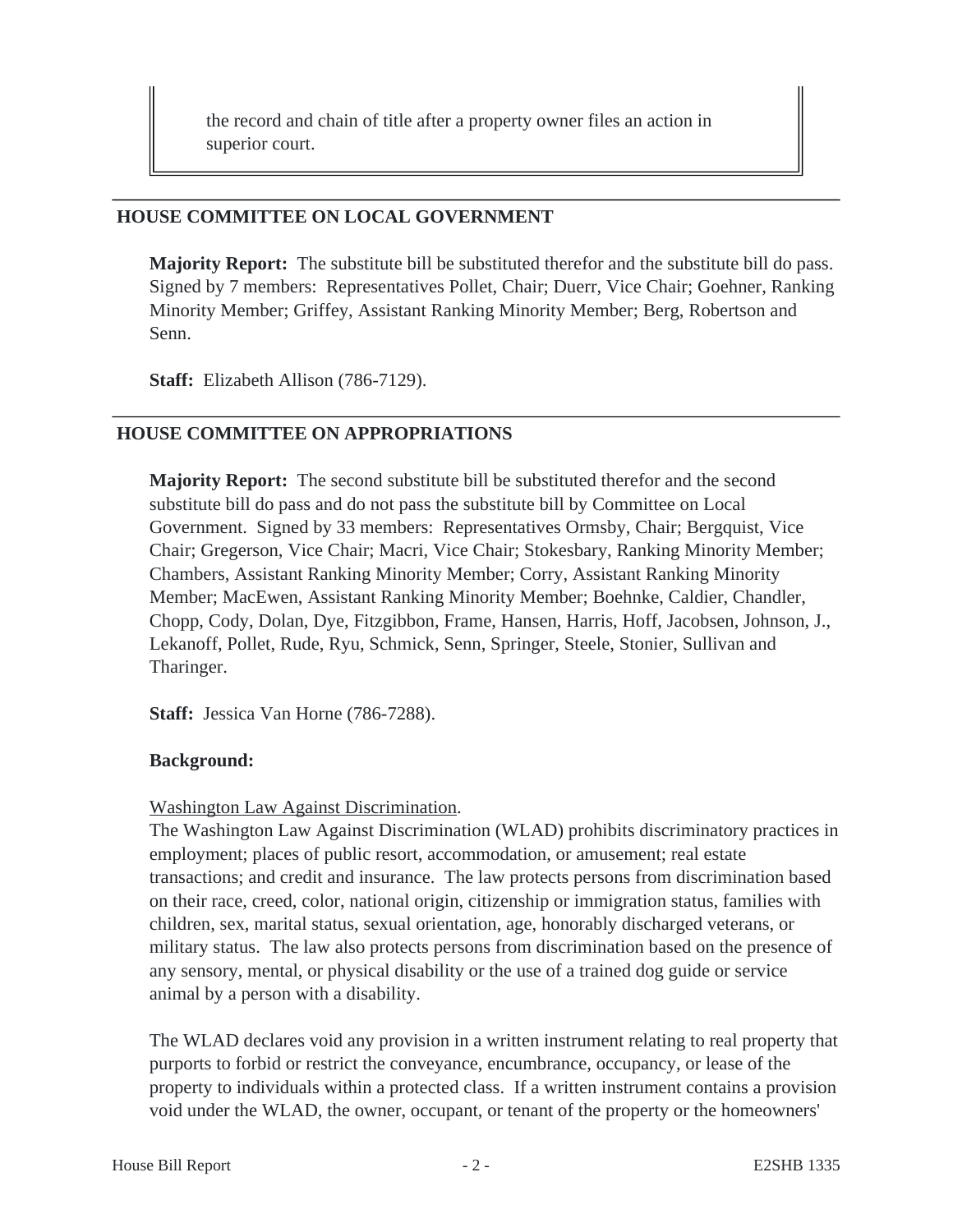association board may bring an action in superior court to have the provision struck from the public records, or may record a restrictive covenant modification document with the county auditor.

## Seller's Disclosures.

 A seller of residential real property must provide a buyer with a disclosure statement about the property within five business days after mutual acceptance of a written purchase agreement. The disclosure statement requires the seller to answer  $(1)$  "yes,"  $(2)$  "no," or  $(3)$ "don't know" on a list of items, with space provided for more information if necessary. The seller disclosure statement includes the following categories:

- title:
- water;
- sewer or on-site sewage system;
- structural:
- systems and fixtures;
- homeowners' association or common interests;
- environmental:
- manufactured and mobile homes: and
- full disclosure by sellers.

Within three business days of receipt of the disclosure statement, the buyer may approve and accept the disclosure statement or rescind the purchase agreement. If the disclosure statement is delivered late or not delivered, the buyer's right to rescind expires the earlier of three days after receipt of the disclosure statement or the date the transfer closes.

## **Summary of Engrossed Second Substitute Bill:**

Subject to appropriations, the University of Washington and Eastern Washington University must review existing recorded covenants and deed restrictions to identify recorded documents that include racial or other restrictions on property ownership or use against protected classes that are unlawful under the WLAD. For properties subject to such unlawful restrictions, the universities must notify property owners and the county auditor of the county in which the property is located and must provide information on how such unlawful restrictions may be struck.

The seller disclosure statement is amended to include a notice to the buyer that covenants or deed restrictions based on race, creed, sexual orientation, or other protected class are void and unenforceable, and provides information on how such illegal restrictions can be struck.

A process for striking and removing unlawful restrictions from the record and chain of title after a property owner files an action in superior court is provided.

The original document containing the unlawful restrictions may be preserved for historical or archival purposes.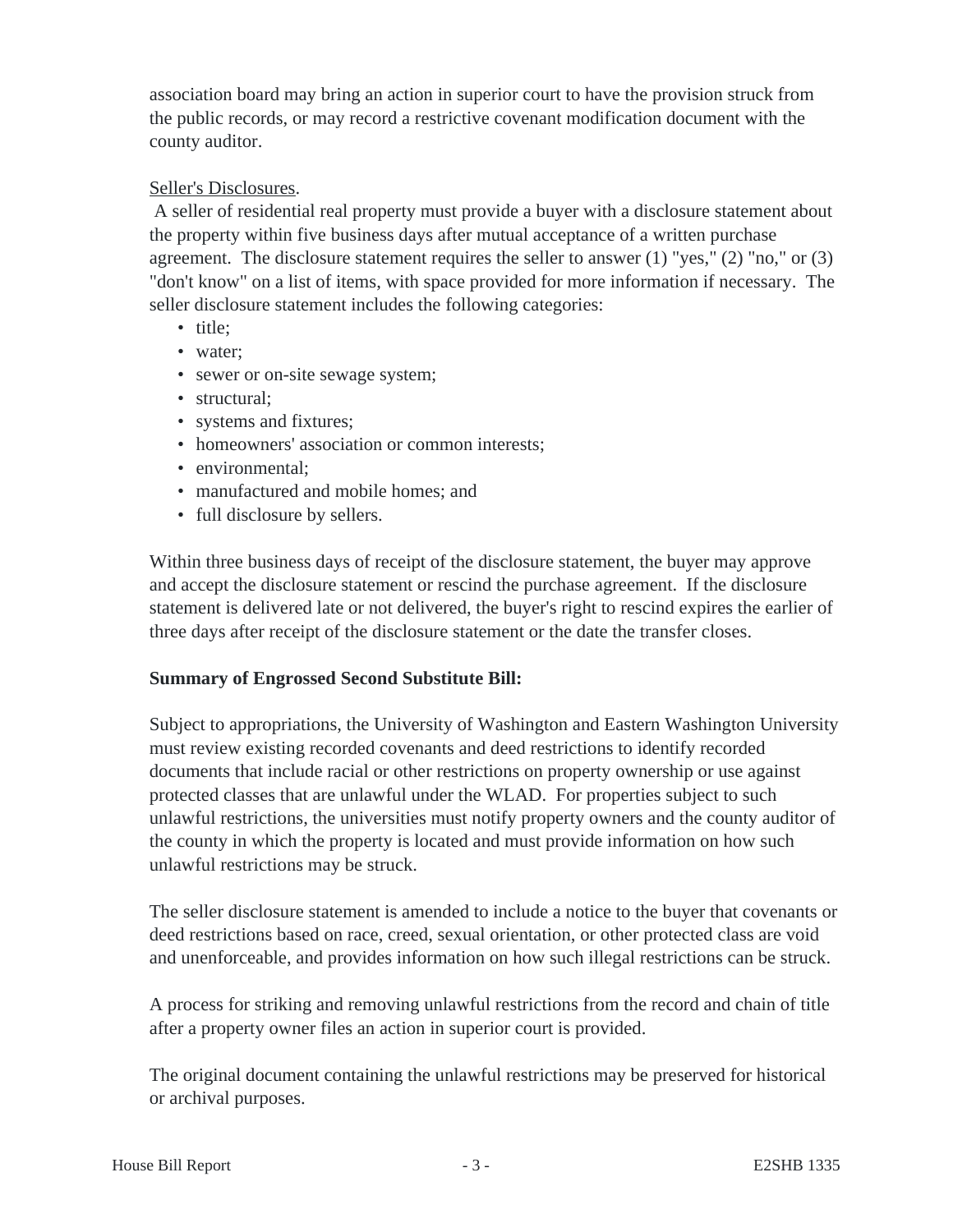The provisions of the bill apply to real estate transactions entered into on or after January 1, 2022.

# **EFFECT OF SENATE AMENDMENT(S):**

The Senate amendment requires the original document or image and subsequent records of void provisions to be separately maintained in county records.

**Appropriation:** None.

**Fiscal Note:** Available.

**Effective Date:** The bill takes effect 90 days after adjournment of the session in which the bill is passed.

## **Staff Summary of Public Testimony (Local Government):**

(In support) The use of racial covenants or deed restrictions to prevent ownership of property are some of the most explicit examples of racism that we have had in our housing system. They have been ruled unconstitutional but still exist on many titles and are very offensive. The Legislature created an administrative process to allow homeowners to file a document to repudiate the racial covenants without the need to use an attorney, however, most property owners will never know if their property has a racial covenant. If property owners knew, they would likely be deeply troubled, and the bill is trying to address that by providing a review of existing records and documents where these restrictions exist and notify owners so they can have the provisions stricken and removed. Diversity, equity, and inclusion efforts are a priority of Washington realtors, and Washington is a leader in diversity, equity, and inclusion. Living with restrictive covenants has led to racism and obstacles to education, food, and jobs, and has manifested in ways that hold people back. Offensive language in deeds still exists today, and it's unimaginable how it has made people feel. The language is a legacy of the racist past, serves no purpose today, and is unenforceable. There has been a long history of discrimination in real estate, and the industry is currently going through a reckoning with gaining awareness of this activity. People have come to realize that this issue will not be addressed with a silver-bullet solution and will require a long-term effort. The bill focuses on raising awareness of this racist history. Many states, like Washington, have an existing process for removing restrictive language, but many people are not aware of the language in property records. There is a need for a statewide process to bring this information forward.

## (Opposed) None.

(Other) There is no opposition to the goal of the bill. Racially discriminatory covenants are an ugly piece of history that should be rectified. These covenants are not enforceable, and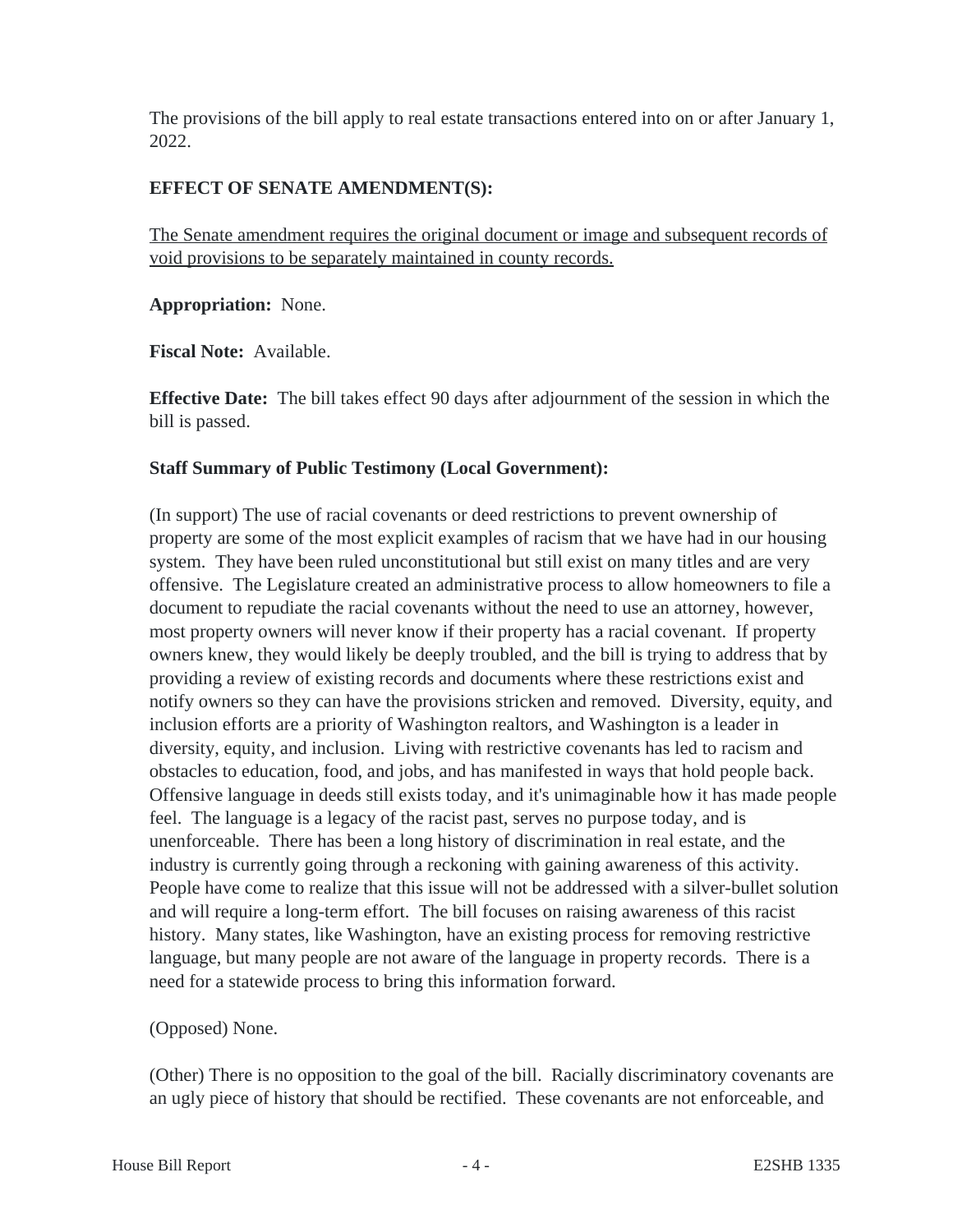there is already an existing process to remove them that was put in place in 2018. This existing process has not had time to work yet. There is an advertisement problem because people do not know about the existing program. The task that would be given to counties in this bill is daunting. Many of the deeds and covenants are old, hand-written documents that must be fished through and read one at a time. The funding in the bill just loosens what existing revenue can be used for, it does not provide additional funding. There are also concerns about Growth Management Act implications. Maybe the solution is a combination advertising the existing process and having a process that is less onerous. It is heartening to hear talk about shared responsibility for creating this racist history. Cities have a very large difference of populations and this bill would require a considerable use of staff time and pull staff away from their comprehensive plan duties. The timing in the bill requires it to be done before the comprehensive plan, and there is no provision on what happens if something is missed.

## **Staff Summary of Public Testimony (Appropriations):**

(In support) The building industry and realtors support this bill, as it will help address a historical wrong. Legislation passed previously sets out a process for removing potentially discriminatory covenants and restrictions from recorded documents. Identifying these discriminatory covenants and alerting current property owners makes the process more proactive. Realtors would support an amendment to require the notice of potentially discriminatory covenants as part of the existing seller disclosure form.

There is a current collaboration between historians and Gonzaga University to help property owners identify these covenants and access the existing legal remedy to remove them. Including college students in assisting with the outreach program is supported. There have been legal conflicts around implementing large-scale, blanket removals of discriminatory restrictions from recorded documents, and a case is currently pending on this subject. An amendment to strengthen the current legal remedy is supported.

## (Opposed) None.

(Other) County auditors contributed to the legislation that established the current legal remedy to remove discriminatory covenants. County auditors support a state-funded program where institutions of higher education will conduct outreach to inform property owners of the legal remedy. Institutions of higher education employ trained individuals who are better able to identify and verify potentially discriminatory covenants than county employees, and who will be more effective than counties. County auditors look forward to working with institutions of higher education to provide access to records to enable this process.

**Persons Testifying (Local Government):** (In support) Jerry Martin and Bill Clarke, Washington REALTORS; Phil McBride, John L. Scott Real Estate; and Nick Maki, Windermere Real Estate.